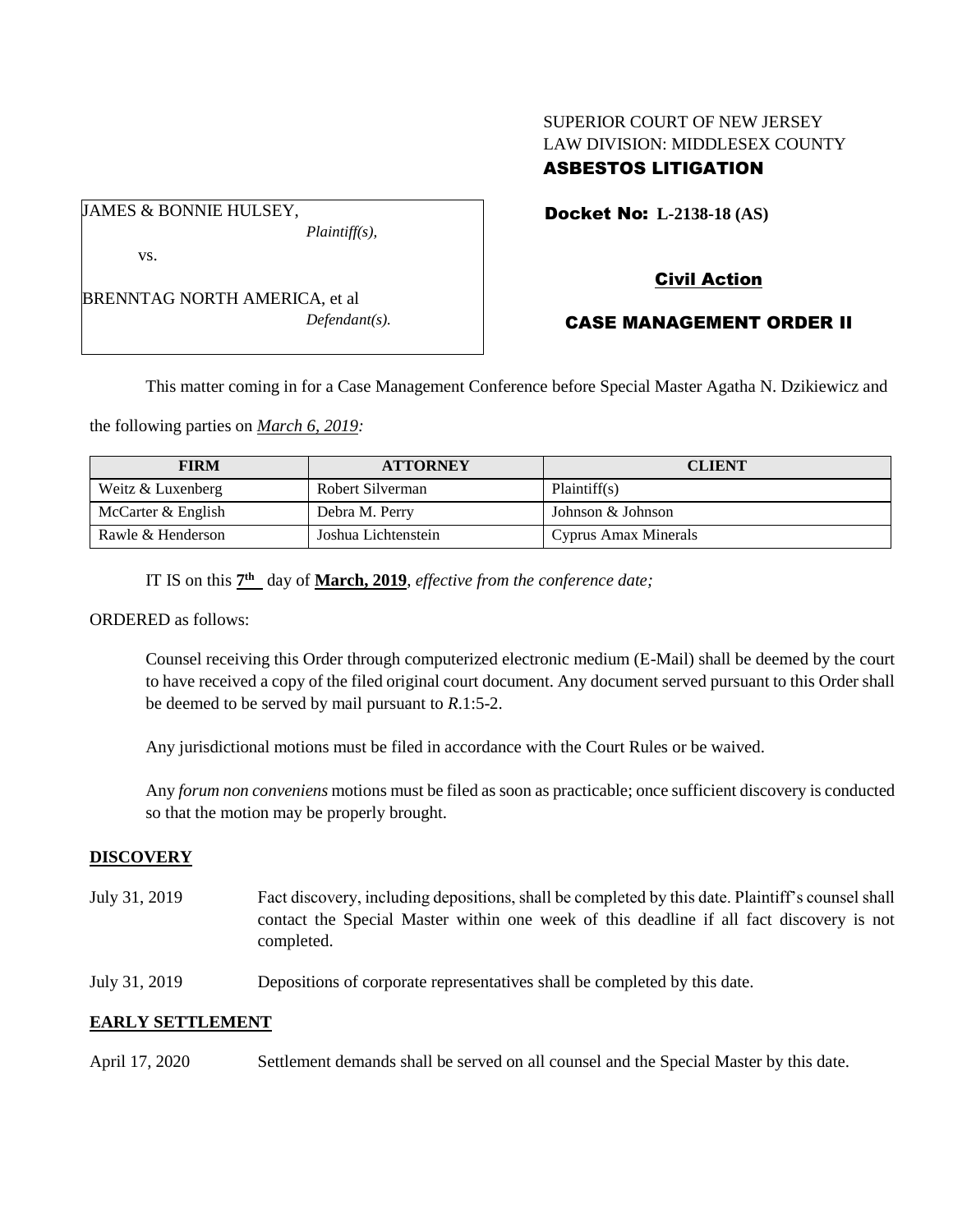## **MEDICAL EXPERT REPORT**

| December 31, 2019 | Plaintiff shall serve medical expert reports by this date. |
|-------------------|------------------------------------------------------------|
|-------------------|------------------------------------------------------------|

- December 31, 2019 Upon request by defense counsel, plaintiff is to arrange for the transfer of pathology specimens and x-rays, if any, by this date.
- February 28, 2020 Defendants shall identify its medical experts and serve medical reports, if any, by this date. In addition, defendants shall notify plaintiff's counsel (as well as all counsel of record) of a joinder in an expert medical defense by this date.

## **LIABILITY EXPERT REPORTS**

December 31, 2019 Plaintiff shall identify its liability experts and serve liability expert reports by this date or waive any opportunity to rely on liability expert testimony.

February 28, 2020 Defendants shall identify its liability experts and serve liability expert reports, if any, by this date or waive any opportunity to rely on liability expert testimony.

## **SUMMARY JUDGMENT MOTION PRACTICE**

- February 27, 2020 Plaintiff's counsel shall advise, in writing, of intent not to oppose motions by this date.
- March 12, 2020 *(Thurs.)* Summary judgment motions shall be filed no later than this date.
- April 9, 2020 *(Thurs.)* Last return date for summary judgment motions.

## **ECONOMIST EXPERT REPORTS**

- December 31, 2019 Plaintiff shall identify its expert economists and serve expert economist report(s), if any, by this date or waive any opportunity to rely on economic expert testimony.
- February 28, 2020 Defendants shall identify its expert economists and serve expert economist report(s), if any, by this date or waive any opportunity to rely on economic expert testimony.

## **EXPERT DEPOSITIONS**

May 8, 2020 Expert depositions shall be completed by this date. To the extent that plaintiff and defendant generic experts have been deposed before, the parties seeking that deposition in this case must file an application before the Special Master and demonstrate the necessity for that deposition. To the extent possible, documents requested in a deposition notice directed to an expert shall be produced three days in advance of the expert deposition. The expert shall not be required to produce documents that are readily accessible in the public domain.

 $\_$  ,  $\_$  ,  $\_$  ,  $\_$  ,  $\_$  ,  $\_$  ,  $\_$  ,  $\_$  ,  $\_$  ,  $\_$  ,  $\_$  ,  $\_$  ,  $\_$  ,  $\_$  ,  $\_$  ,  $\_$  ,  $\_$  ,  $\_$  ,  $\_$  ,  $\_$  ,  $\_$  ,  $\_$  ,  $\_$  ,  $\_$  ,  $\_$  ,  $\_$  ,  $\_$  ,  $\_$  ,  $\_$  ,  $\_$  ,  $\_$  ,  $\_$  ,  $\_$  ,  $\_$  ,  $\_$  ,  $\_$  ,  $\_$  ,

## **PRE-TRIAL AND TRIAL**

August 16, 2019 The settlement conference previously scheduled on this date is **cancelled**.